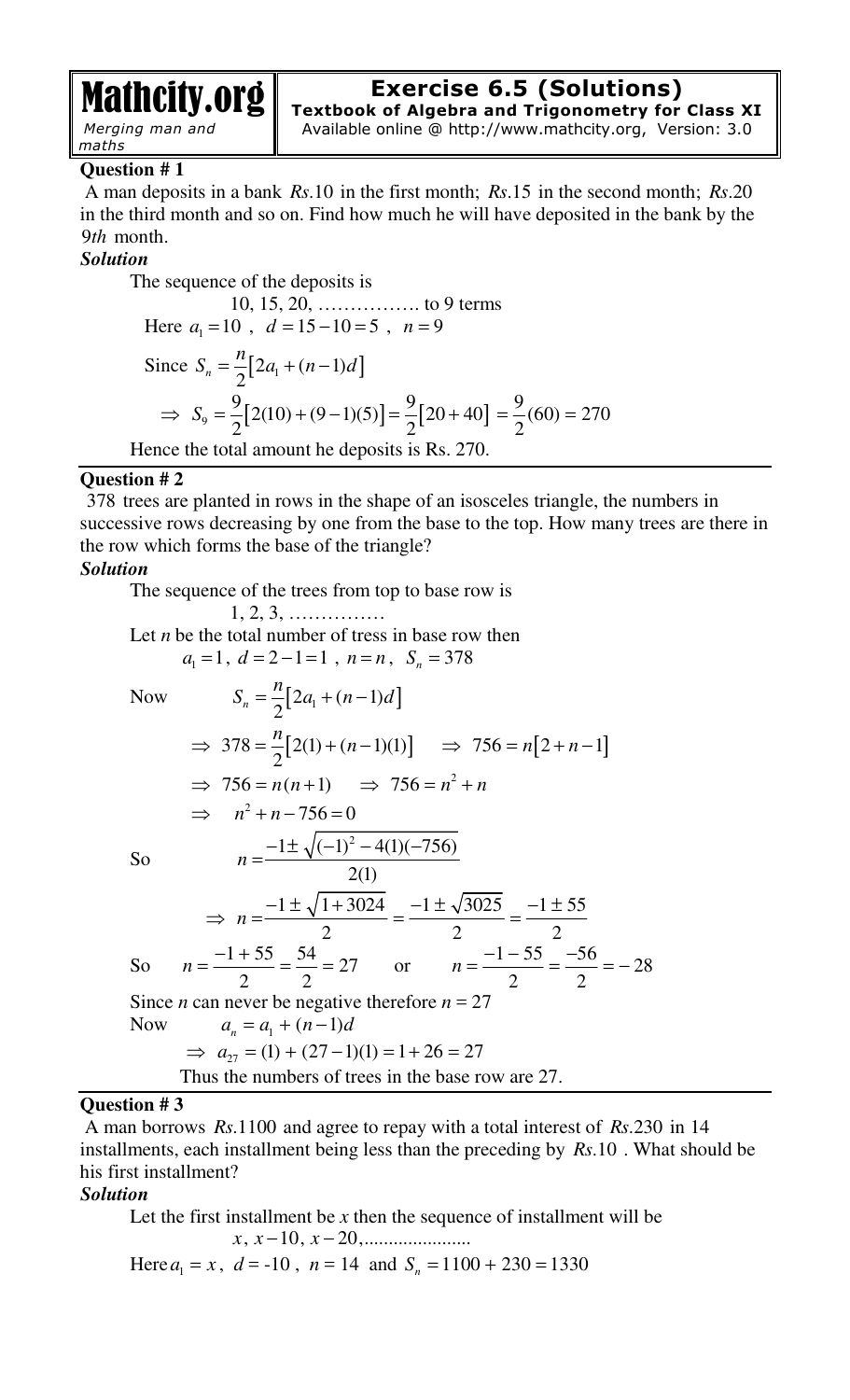Now 
$$
S_n = \frac{n}{2} [2a_1 + (n-1)d]
$$
  
\n $\Rightarrow 1330 = \frac{14}{2} [2x + (14-1)(-10)] \Rightarrow 1330 = 7 [2x - 130] \Rightarrow 1330 = 14x - 910$   
\n $\Rightarrow 1330 + 910 = 14x \Rightarrow 2240 = 14x \Rightarrow x = \frac{2240}{14} = 160$   
\nHence the first installment is 160.

## **Question # 4**

 A clock strikes once when its hour hand is at one, twice when it is at two and so on. How many times does the clock strike in twelve hour?

# *Solution*

The sequence of the strikes is  
\n1, 2, 3, ........., 12  
\nHere 
$$
a_1 = 1
$$
,  $d = 2 - 1 = 2$ ,  $n = 12$ ,  $a_n = 12$   
\nNow  $S_n = \frac{n}{2}[2a_1 + (n-1)d]$   
\n $\Rightarrow S_n = \frac{12}{2}[2(1) + (12-1)(1)] = \frac{12}{2}[2 + 11] = \frac{12}{2}[13] = 78$   
\nHence clock strikes 78 hours in twelve strikes.

#### **Question # 5**

 A student saves Rs. 12 at the end to the first week and goes on increasing his saving Rs. 4 weekly. After how many weeks will be able to save Rs. 2100?

# *Solution*

The sequence of the savings is 12, 16, 20, …………… Total Savings = 2100 So here  $a_1 = 12$ ,  $d = 16 - 12 = 4$ ,  $S_n = 2100$ ,  $n = ?$ Since  $S_n = \frac{n}{2} [2a_1 + (n-1)d]$  $n - 2$ *n*  $S_n = -\frac{n}{2} [2a_1 + (n-1)d]$  $2100 = \frac{n}{2}[2(12) + (n-1)(4)]$ 2  $\Rightarrow$  2100 =  $\frac{n}{2}[2(12) + (n-1)(4)]$   $\Rightarrow$  4200 =  $n[24 + 4n - 4]$  $\Rightarrow$  4200 =  $n[4n+20]$   $\Rightarrow$  4200 =  $4n^2 + 20n$  $\implies$  4n<sup>2</sup> + 20n - 4200 = 0  $\implies$  4(n<sup>2</sup> + 5n - 1050) = 0  $\implies n^2 + 5n - 1050 = 0$  $5 \pm \sqrt{(5)^2 - 4(1)(-1050)}$ 2(1) *n* ⇒  $n = \frac{-5 \pm \sqrt{(5)^2 - 4(1)(-1050)}}{2(1)}$  =  $\frac{-5 \pm \sqrt{25 + 4200}}{2}$ 2  $-5 \pm \sqrt{25} +$ =  $5 \pm \sqrt{4225}$ 2  $-5\pm$ =  $5 + 65$ 2  $-5\pm$ = So  $n = \frac{-5 - 65}{2} = \frac{-70}{2} = -35$ 2 2 *n*  $-5 - 65$  –  $=\frac{-5-65}{2}=\frac{-70}{2}=-35$  or  $n=\frac{-5+65}{2}=\frac{60}{2}=30$ 2 2 *n*  $-5+$  $=\frac{3+05}{2}=\frac{00}{2}=$ As *n* can never be negative therefore  $n = 30$ Thus student will save Rs. 2100 in 30 weeks.

# Question # 5

 An object falling from rest, falls 9 meters during the first second, 27 meters during the next second, 45 meters during the third second and so on.

- (i) How far will it fall during the fifth second?
- (ii) How far will it fall up to the fifth second?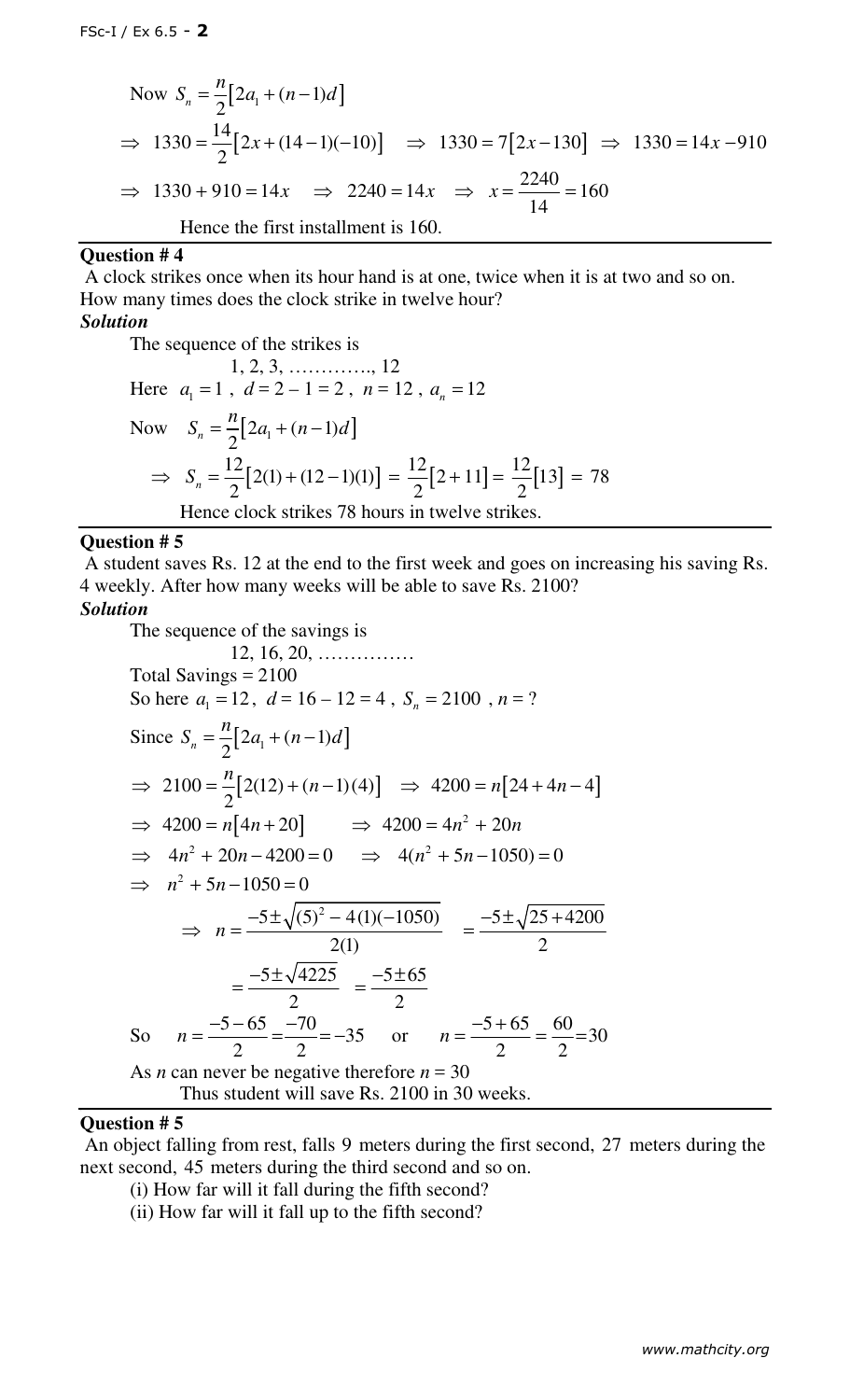## *Solution*

The sequence of the falls is

 $(i)$ 

 $a_1 = 9$ ,  $d = 27 - 9 = 18$ ,  $a_5 = ?$ 

Since  $a_5 = a_1 + 4d = 9 + 4(18) = 9 + 72 = 81$ 

9, 27, 45, ………………

Hence in fifth second the object will fall 81 meters.

(ii) Here  $a_1 = 9$ ,  $d = 27 - 9 = 18$ ,  $n = 5$ ,  $S_5 = ?$ 

Since 
$$
S_n = \frac{n}{2} [2a_1 + (n-1)d]
$$
  
\n $\Rightarrow S_5 = \frac{5}{2} [2(9) + (5-1)(18)] = \frac{5}{2} [18 + 72] = \frac{5}{2} (90) = 225$   
\nThus up to 5<sup>th</sup> second the object will fall 225 meters.

### **Question # 7**

 An investor earned Rs. 6000 for year 1980 and Rs. 12000 for year 1990 on the same investment. If his earning have increased by the same amount each year, how much income he has received from the investment over the past eleven years?

# *Solution*

Here 
$$
a_1 = 6000
$$
,  $a_{11} = 12000$ ,  $n = 11$   
\nNow  $S_n = \frac{n}{2}[a_1 + a_n]$   
\n $\Rightarrow S_{11} = \frac{11}{2}[6000 + 12000] = \frac{11}{2}(18000) = 99000$   
\nHence he will receive Rs. 99000 in past eleven years.

## [**Question # 8**

The sum of interior angles of polygons having sides 3,4,5,........*etc*. from an A.P. Find the sum of the interior angles for a 16 sided polygon.

## *Solution*

Since the sum of angels of 3 sided polygon (triangle) =  $a_1 = \pi$ Sum of angels of 4 sided polygon (quadrilateral) =  $a_2 = 2\pi$ Sum of the angels of 5 sided polygon (pentagon) =  $a_3 = 3\pi$ So The sum of interior angels of 16 side polygon =  $a_{14} = ?$ Here  $a_1 = \pi$ ,  $d = a_2 - a_1 = 2\pi - \pi = \pi$ ,  $n = 14$ Since  $a_n = a_1 + (n-1)d$  $\implies a_{14} = \pi + (14 - 1)(\pi) = \pi + 13\pi = 14\pi$ Hence sum of interior angels of 16 side polygon is  $14\pi$ .

## **Question # 9**

 The prize money *Rs*60,000 will be distributed among the eight teams according to their positions determined in the match-series. The award increases by the same amount for each higher position. If the last place tem is given *Rs*.4000 , how much will be awarded to the first place team?

## *Solution*

Let  $a_1$  denotes the prize money for the last position Then  $a_1 = 4000$ ,  $S_n = 60000$ ,  $n = 8$ ,  $a_n = ?$ 

Since 
$$
S_n = \frac{n}{2}(a_1 + a_n)
$$
  
\n $\Rightarrow 60000 = \frac{8}{2}(4000 + a_n) \Rightarrow 60000 = 4(4000 + a_n)$